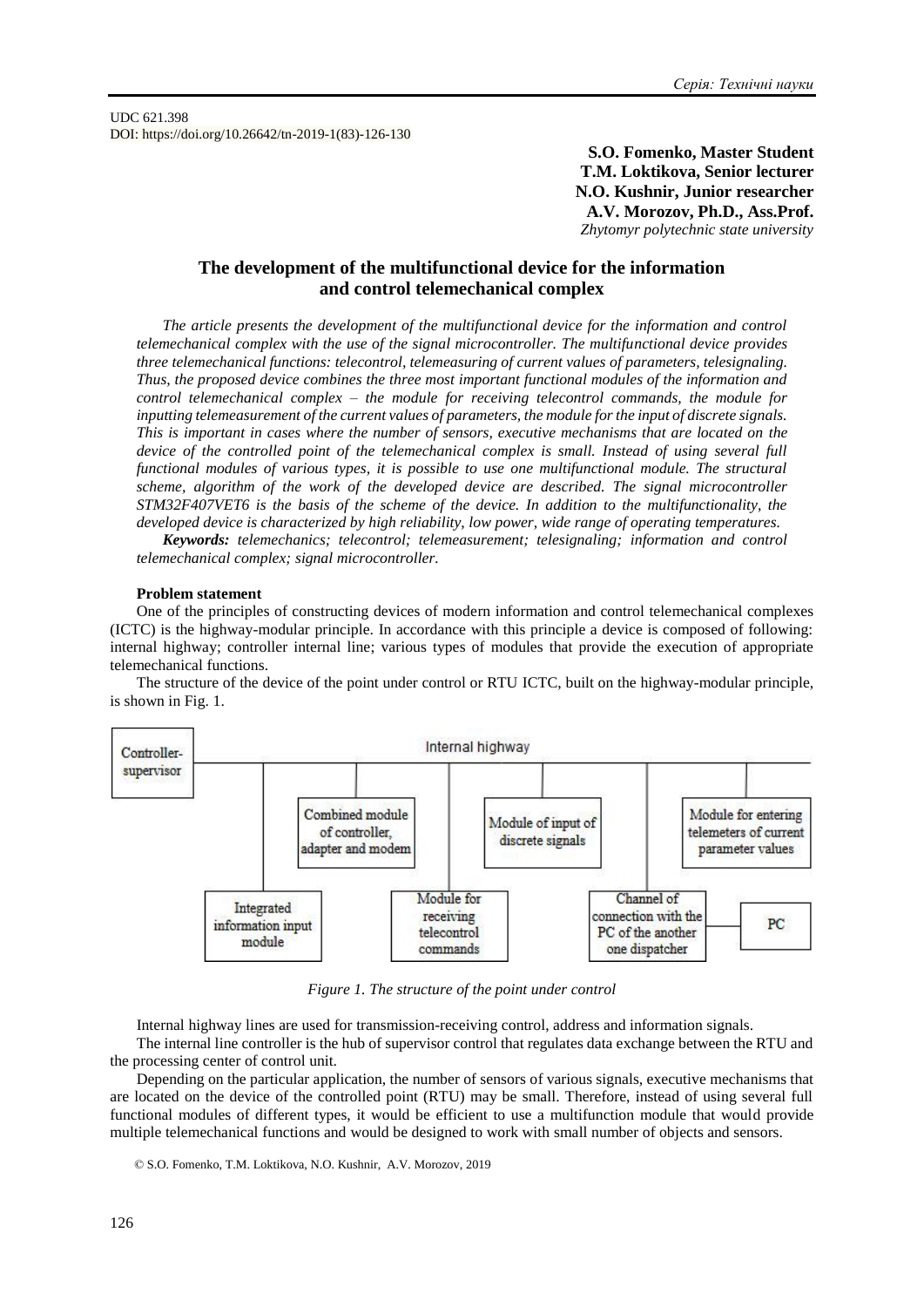# **The purpose of the paper**

It is proposed to develop a multifunctional device for information control telemechanical complex. The multifunctionality of the presented device is in combination of three most important functional modules of ICTC. They are: the module receiving commands of telecontrol, the module for inputting telemeasurement of the current values of parameters, the module for the input of discrete signals, which provides the implementation of the corresponding basic telemechanical functions – telecontrol (TC), telemeasurement (TM), telesignaling (TS).

### **The presentation of the main material**

The multifunction device is designed to receive telecontrol commands, to generate control signals for executive mechanisms (relays), to perform sporadic telemetry of current values of parameters when the signal from the sensor is changed by amount exceeding a certain threshold, to receive commands to call data from the control point device, which are fetch instructions of discrete signals.

Multifunctional device provides control of two objects; input, transformation and processing of analog signals from four sensors of telemetry  $0 \dots 5 \text{mA}$ , minus  $5 \dots 0 \dots + 5 \text{mA}$ ,  $0 \dots 20 \text{mA}$ ,  $4 \dots 20 \text{mA}$ ; input of discrete signals from eight sensors of telemetry signals.

In order to ensure the execution of these functions the algorithm of operation and the block diagram of the multifunctional device were developed.

The structural chart of the multifunctional device of the information control telemechanical complex is shown in Fig. 2.



*Figure 2. The flow chart of information and control telemechanical complex multifunctional device*

The following main units can be highlighted as a part of the device:

MC – microcontroller;

ASU – analog switching unit;

SNU – signal normalization unit;

- DSIU discrete signal input unit;
- RCU relay control unit;

DU – display unit;

CVU – constant voltage unit;

IU – interface unit;

SCU – self-checking unit;

 $SU -$  supply unit:

CPG – clock pulse generator.

Control unit is the most important and responsible one, therefore, STM32F407VET6 microcontroller was selected.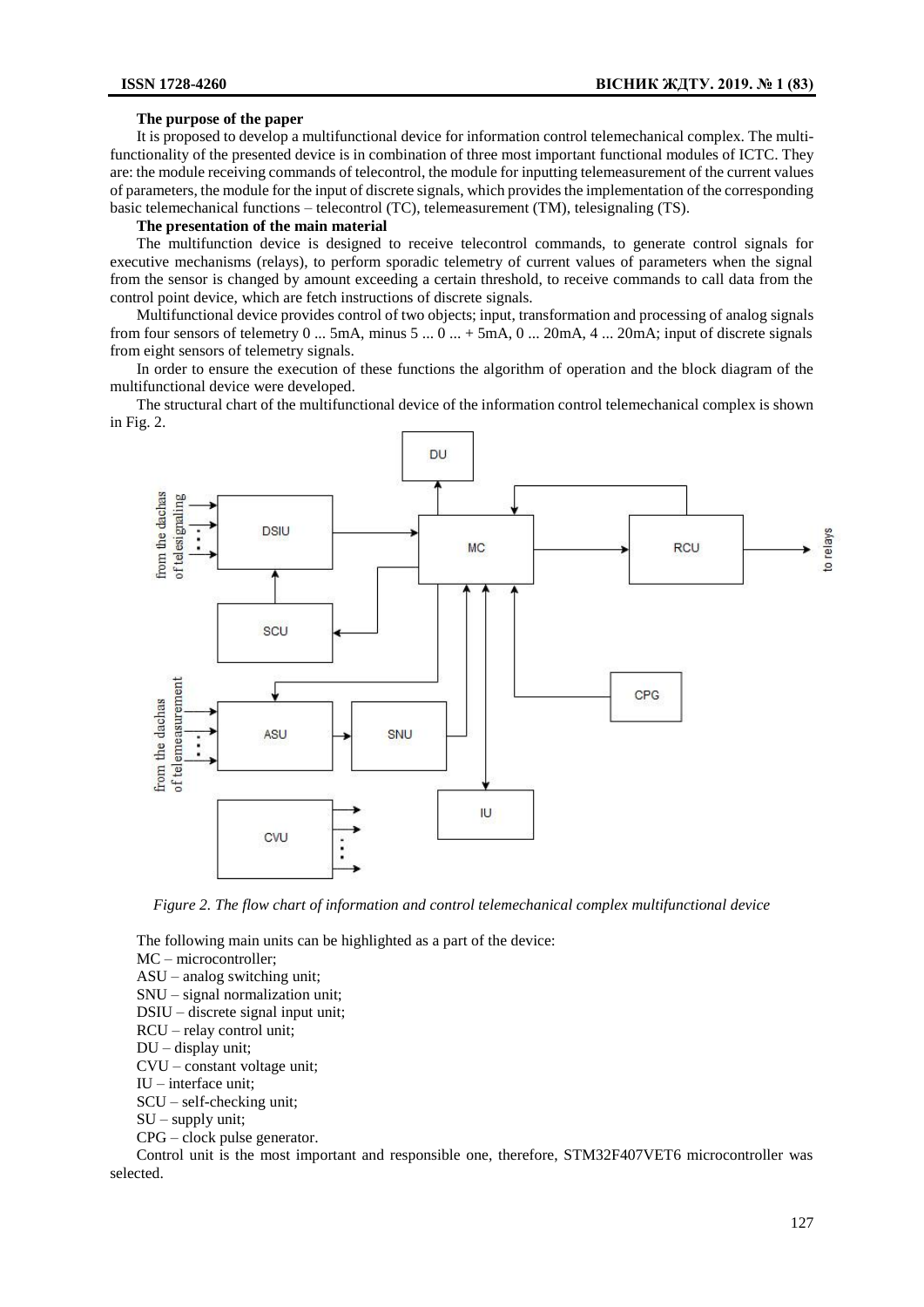

*Figure 3. The algorithm of information and control telemechanical complex multifunctional device*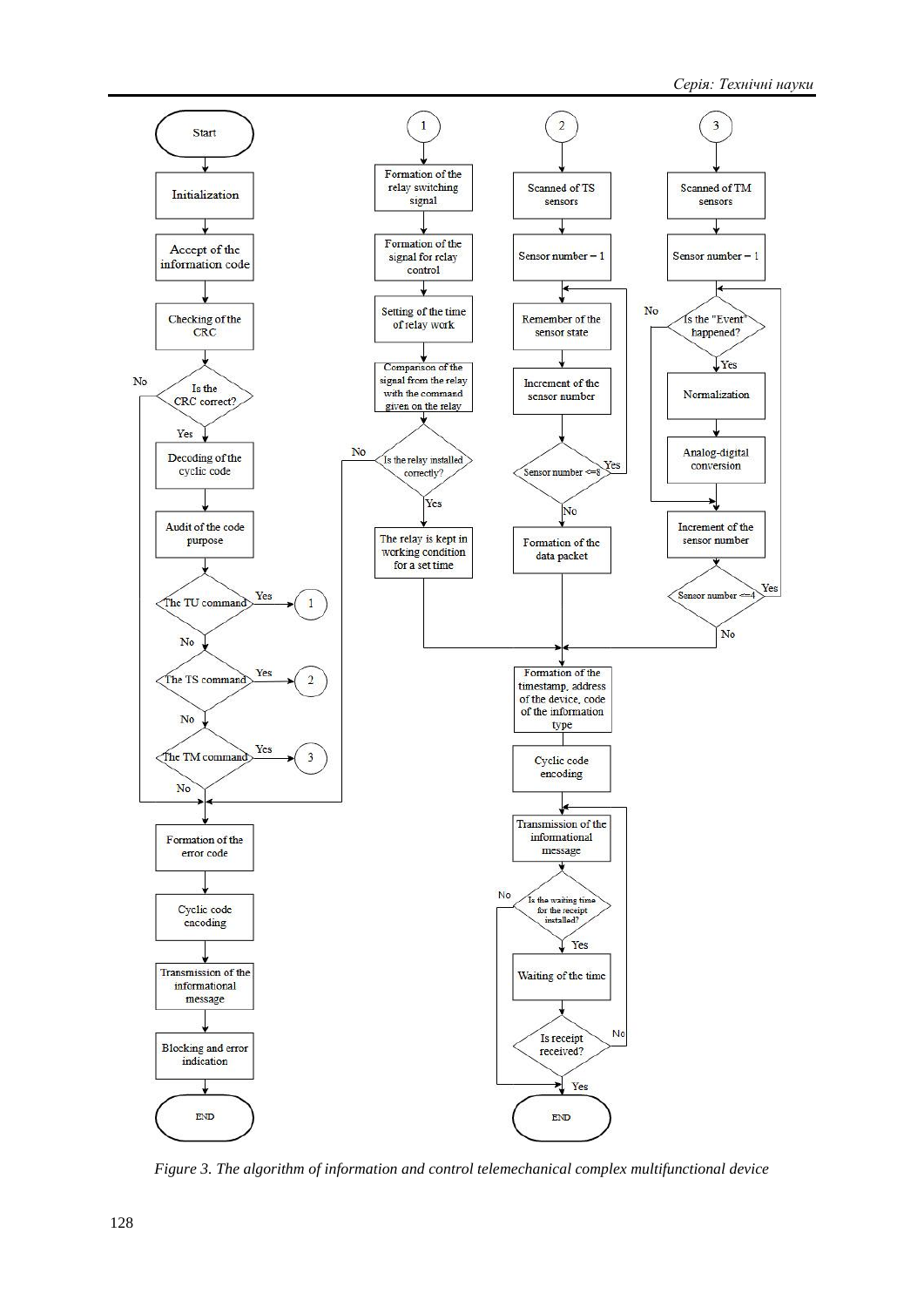This MC is a high-performance, economical microcontroller based on the ARMCortex-M4 architecture. It should also be noted that the STM32F407VET6 microcontroller belongs to a new promising group of microcontrollers, namely, signal microcontrollers that support DSP (Digital Signal Processing) Instructions. The main circuit parameters of the MK STM32F407VET6 are:

- clock frequency – 168 MHz;

 $- bit - 32 bits;$ 

- FLASH capacity – 1 Mbyte;

- capacity of RAM – 192 kbytes;

- number of lines of input-output – 82;

- communication interfaces – I2C, USART, SPI, CAN, USB OTG, Ethernet;

- range of operating temperatures – minus 40 ... + 105 0С;

- supply voltage  $-1.8$  ... 3.6 V.

Combining construction features of MC, it perfectly suites the implementation of modern ITTC, since it satisfies all the requirements for the element base of the telemechanics system, namely: high reliability, low power consumption, wide operating temperature range.

The flow chart of the algorithm of the multifunctional device for information and control telemechanical complex is presented in Fig.3.

Let us consider the principles of the multifunction device.

After initialization has been completed, the device goes into standby for a call command. The call command is received from the internal highway of the device via SPI interface. The call command includes the device address, the corresponding command and the frame code check sequence (CRC).

Next, a CRC message is checked: if the CRC is not correct, an error code is generated and the corresponding information message is transmitted. Also, the device is locked and the error signal is displayed.

If the CRC is correct, the command is checked to identify if it belongs to one of the types: the TU command, the TC command, and the TM command. Provided that the message does not belong to any of the listed types, an error code is generated and the corresponding information message is transmitted.

After the reliability of the received telecontrol command has been checked, signals are generated to switch on relay as well as signals to control object number relay.

Since relays must be kept in working condition for some time, timeout is set for this time interval.

Next, the signals from the indicated relays are compared to the commands that were presented on the relay. These procedures occur during the formation of the corresponding signals.

If relay object number is set correctly, signals are generated to control relay – the type of telecontrol command ("switch on" or "switch off").

Relay is maintained in its operating mode for a set time interval, which ranges from 0.1 to 40 sec.

After verifying the accuracy of the received remote signaling command, telesignal sensors are scanned.

Sensors are scanned step-by-step, from first to eighth, and their current state is remembered. Upon completion of testing all sensors, data package is formed for the further transmission of corresponding notification.

If the received information code corresponds to telemetry call command, telemetry sensors are sequentially scanned. The signal from each sensor is subjected to normalization and analog-to-digital conversion.

When sending a corresponding notification, time marker is formed as well as the device address of the controlled point, information type code and frame code check sequence are generated.

It is possible to set waiting time for verification of the transmitted information from the control center device in the range from 1 to 255 sec. If it does not happen within the waiting time, retransmission of the information message is performed.

**Conclusions.** The circuit diagram of the multifunctional device and the software for the microcontroller were also developed. At the same time the modern element base was applied. The basis of the developed device is the STM32F407VET6 microcontroller, which controls it. The program is written in C language. The experimental tests of the developed device were carried out. Thanks to modernity and high level of technical solutions, which are the basis for building a multifunctional device, its high reliability, low power consumption, a wide range of operating temperatures were achieved, which is very important for devices of information and control telemechanical complexes.

#### **Список використаної літератури:**

- 1. *Кушнір Н.О.* Застосування сигнальних мікроконтролерів при розробці пристроїв інформаційно-управляючих телемеханічних комплексів : тези доповідей X Міжнародної науково-технічної конференції «Інформаційнокомп'ютерні технології 2019» (м. Житомир, 18–20 квітня 2019 року) / *Н.О. Кушнір, Т.М. Локтікова*, *С.О. Фоменко*. – Житомир, 2019.
- 2. *Локтікова Т.М.* Багатофункціональний пристрій для інформаційно-управляючого телемеханічного комплексу : тези Всеукраїнської науково-практичної конференції здобувачів вищої освіти і молодих учених, присвяченої Дню науки (м. Житомир, 15–17 травня 2019 року) / *Т.М. Локтікова, С.О. Фоменко, Н.О. Кушнір.* – Житомир, 2019.
- 3. Система автоматичного конфігурування телемеханічних засобів SCADA системи / *О.Р. Кульчицький*, *Т.М. Локтікова, А.В. Морозов, О.С. Іщенко* // Вісник інженерної академії України. – 2018. – № 3. – С. 79–85.